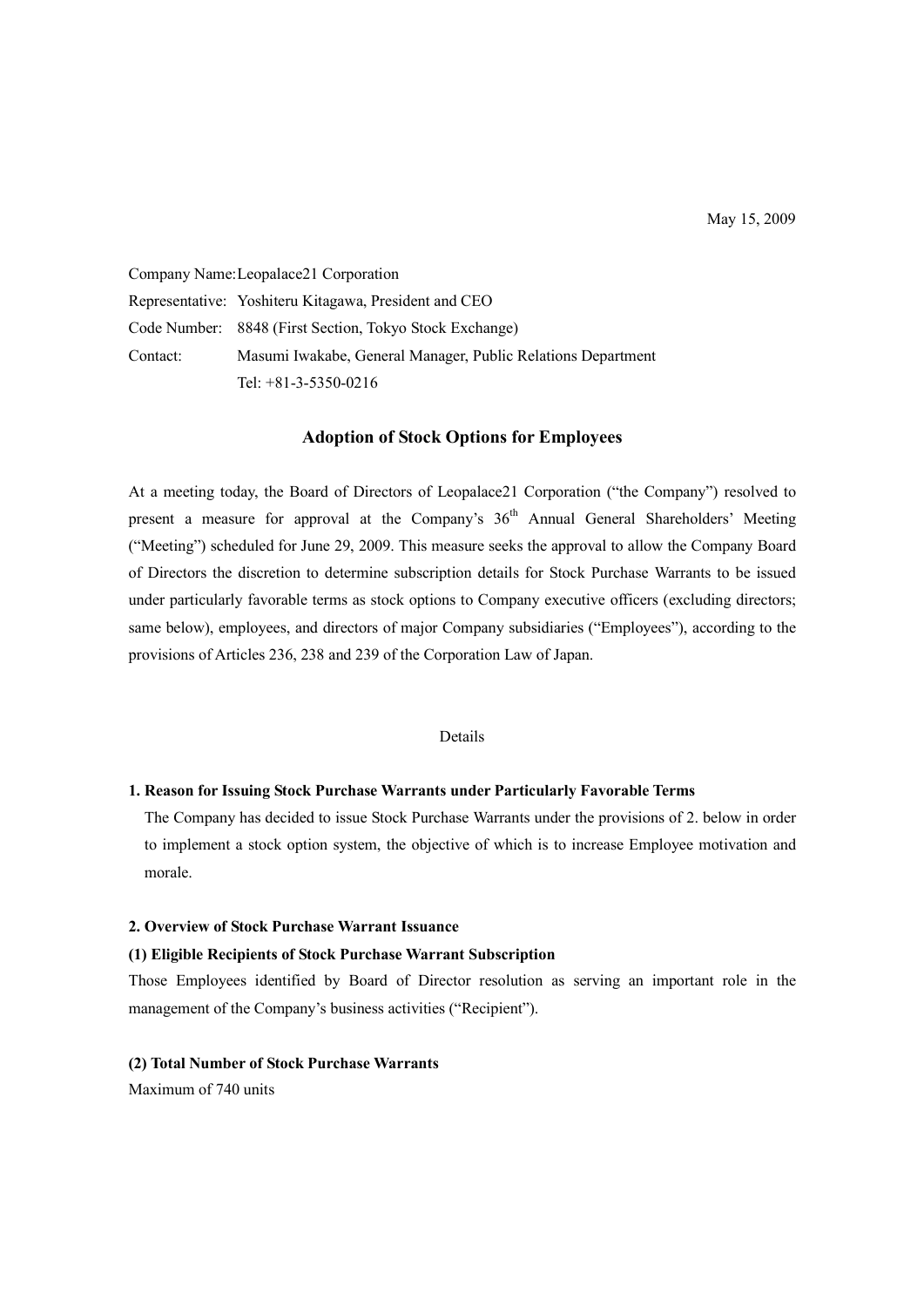#### **(3) Stock Purchase Warrant Payment Amount**

No financial payment shall be required.

#### **(4) Type and Number of Shares Subject to Stock Purchase Warrants**

A maximum of 74,000 shares of Company common stock will be subject to Stock Purchase Warrants. Each Stock Purchase Warrant unit represents 100 shares of stock ("Number of Granted Shares"). In the event that the Company declares a stock split or reverse split, the number of shares subject to Stock Purchase Warrants shall be adjusted according to the following formula. Such adjustment, however, shall be made to the number of shares for which Stock Purchase Warrants have not been exercised at the time of stock split or reverse split. Any fractions less than one share shall be discarded.

No. of Shares after Adjustment = No. of Shares Prior to Adjustment × Ratio of Split or Reverse Split

In the event that, subsequent to the date of resolution, an adjustment to the number of shares is deemed necessary by the Company, such adjustment may be made within a rational scope.

### **(5) Value of Property to be Contributed upon Exercise of Stock Purchase Warrants**

The value of property contributed upon the exercise of each Stock Purchase Warrant shall be an amount equivalent to the payment amount ("Exercise Price") per share received in at the time of Stock Purchase Warrant exercise multiplied by the Number of Granted Shares.

The Exercise Price shall be an amount equivalent to the average daily closing price for regular purchase transactions of Company common shares on the Tokyo Stock Exchange for each day of the month prior to the Stock Purchase Warrant Allocation Date (excluding days having no completed transactions), multiplied by 1.05. Fractions of less than one yen shall be rounded up to the nearest yen.

However, in the event that this amount is less than the closing price on the Allocation Date, such amount shall be deemed to be the closing price on the Allocation Date.

If, subsequent to the Allocation Date, the Company engages in a common share split or reverse-split, the Exercise Price shall be adjusted according to the following formula. Amounts of less than one yen resulting from the adjustment shall be rounded up to the nearest yen.

| Exercise Price   | Exercise Price |           |  |  |                                            |  |
|------------------|----------------|-----------|--|--|--------------------------------------------|--|
| After Adjustment |                | $=$ Prior |  |  | Adjustment Ratio of Split or Reverse Split |  |
|                  |                |           |  |  |                                            |  |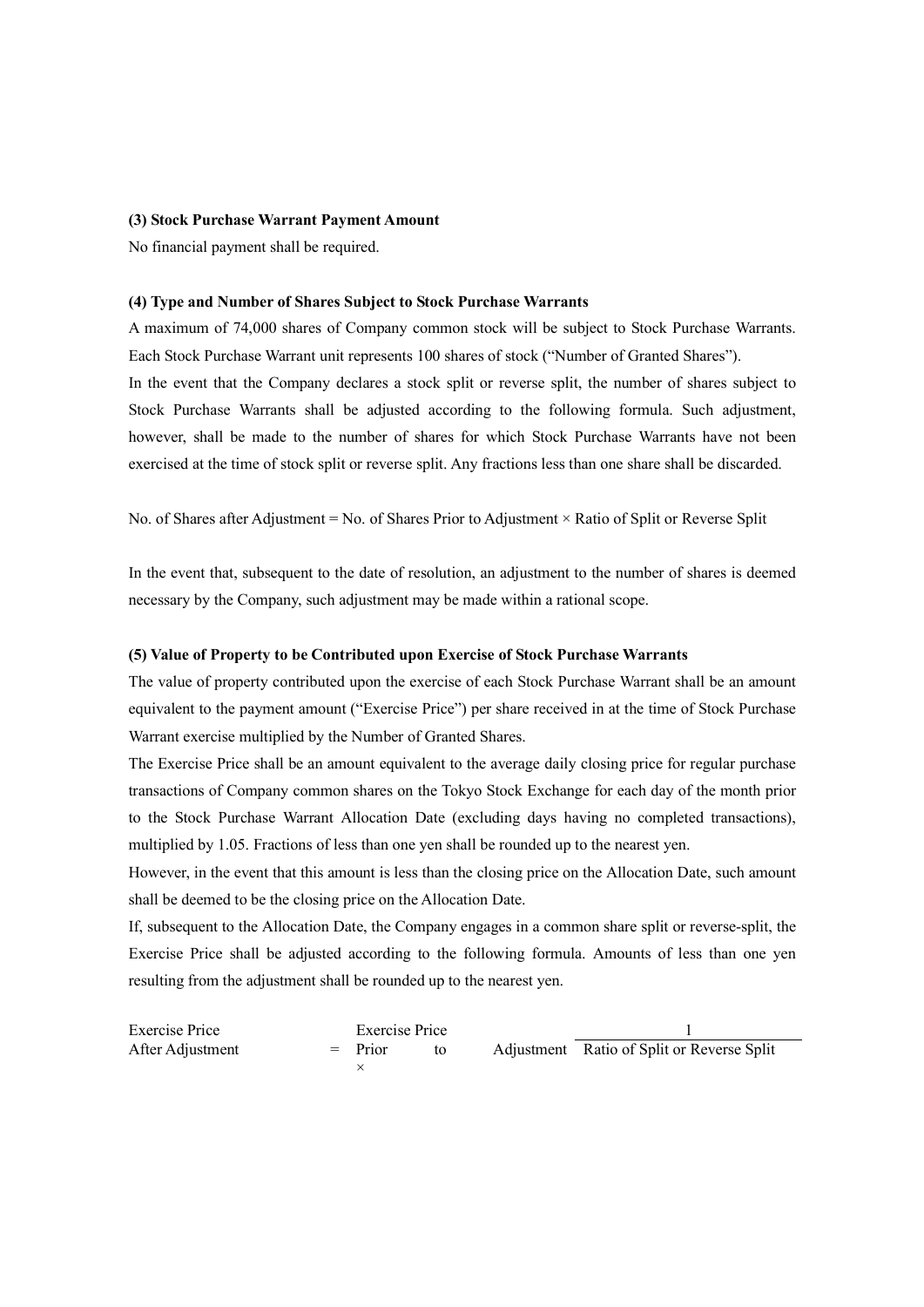If, subsequent to the Allocation Date, new shares of stock are issued at prices less than the fair market value of Company common shares, or if treasury stock is disposed of, the Exercise Price shall be adjusted according to the following formula. Amounts of less than one yen resulting from the adjustment shall be rounded up to the nearest yen. If, however, the issuance of new stock or disposal of treasury stock is related to the exercise of Stock Purchase Warrants, no adjustment shall be made to the Exercise Price.

| <b>Exercise Price</b> | <b>Exercise Price</b>   |  | No. of Newly Issued |                                                     |  |
|-----------------------|-------------------------|--|---------------------|-----------------------------------------------------|--|
|                       |                         |  | No. of Shares       | Shares $\times$ Amount to be                        |  |
|                       |                         |  | Issued              | Paid per Share                                      |  |
|                       |                         |  | $^+$                | Fair Market Value                                   |  |
| After Adjustment      | $=$ Prior to Adjustment |  |                     | $\times$ No. of Shares Issued + No. of Newly Issued |  |
|                       |                         |  |                     | <b>Shares</b>                                       |  |

The "No. of Shares Issued" in the formula above shall be the number of shares less the number of shares of treasury stock held by the Company. In the event of a disposal of treasury stock, the "No. of Newly Issued Shares" shall be regarded as the "No. of Treasury Shares to be Disposed."

If, subsequent to the Allocation Date, the Company enters into a merger, demerger, or stock swap, or in any other event necessitating a similar adjustment to Exercise Price, an Exercise Price adjustment may be made as deemed necessary by the Company Board of Directors.

# **(6) Stock Purchase Warrant Exercise Period**

Stock Purchase Warrants may be exercised beginning two years after the day on which Stock Purchase Warrants were allocated, and until June 28, 2019.

### **(7) Stock Purchase Warrant Allocation Date**

Determined by Board of Directors when issuing Share Purchase Warrant subscription.

#### **(8) Terms and Conditions of Stock Purchase Warrant Exercise**

(A) Only those Recipients who have standing as a Company or Company subsidiary director, corporate auditor or employee at the time of the exercise of such Stock Purchase Warrants may exercise Stock Purchase Warrants. Provided, however, that the preceding shall not apply to Company or Company subsidiary directors or corporate auditors who have retired at the end of their respective tenures, or to Employees who have retired due to mandatory retirement rules.

(B) Stock Purchase Warrants may not be inherited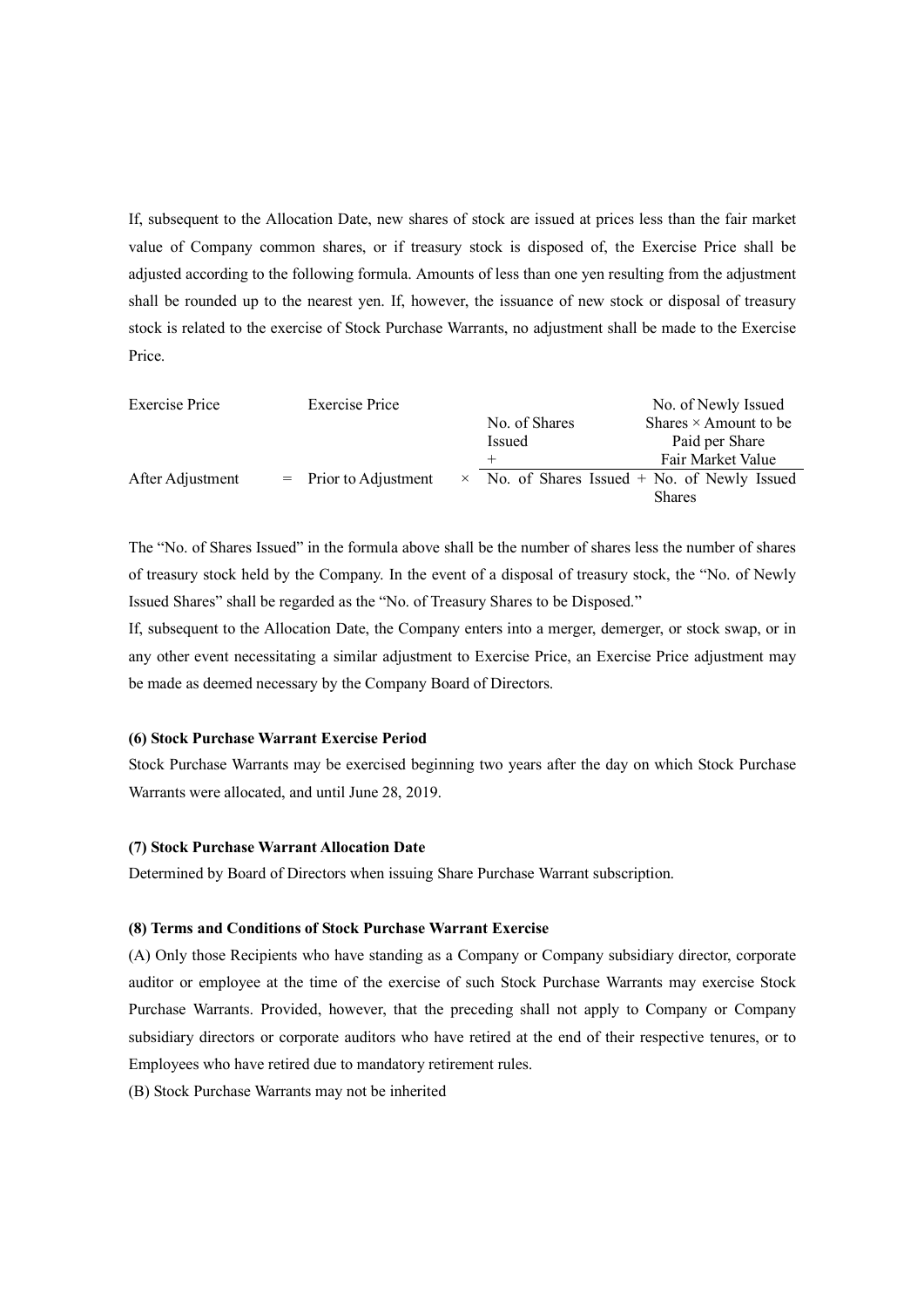(C) Any other conditions related to the exercise of Stock Purchase Warrants shall be determined by the Board of Directors when determining matters related to Stock Purchase Warrant subscription.

# **(9) Matters Concerning the Amounts of Capital and Capital Reserves Increased by the Issuance of Shares upon the Exercise of Stock Purchase Warrants**

(A) The amount of the increase in capital as a result of the issuance of stock shares for an exercise of Stock Purchase Warrants herein shall be one-half of the maximum amount of capital increase, calculated according with Article 17 Paragraph 1 of the Regulations for Corporate Accounting. Fractions less than one yen shall be rounded up to the nearest yen.

(B) The amount of the increase in capital reserves as a result of the issuance of stock shares for an exercise of Stock Purchase Warrants herein shall be the amount calculated as the maximum amount of capital increase noted in (A) above, less the amount of the increase in capital as determined in (A), above.

#### **(10) Provisions related to the Acquisition of Stock Purchase Warrants by the Company**

(A) The Company may acquire the Stock Purchase Warrants in question without compensation in the event that a Recipient loses their standing to exercise said Stock Purchase Warrants according to (8) above.

(B) The Company may acquire Stock Purchase Warrants without compensation in the event of a measure approving a merger agreement by which the Company is dissolved, an approved measure by which the Company becomes a spin-off company pursuant to a split agreement or a measure that approves a plan for Company spin-off, or a measure by which the Company becomes a wholly owned subsidiary pursuant to a stock swap agreement or a plan for stock transfer approved by the Company's general shareholders' meeting as of the date determined separately by the Board of Directors.

#### **(11) Restrictions on the Acquisition of Stock Purchase Warrants via Transfer**

The acquisition of Stock Purchase Warrants via transfer shall require an approval by resolution of the Company Board of Directors.

## **(12) Grant of Stock Purchase Warrants in a Merger**

In the event that the Company enters into a merger, an absorption-type split, an incorporation-type split, a stock swap, or stock transfer, the Company may take measures to grant Stock Purchase Warrants for the surviving post-merger company to Stock Purchase Warrant Recipients in accordance with the various